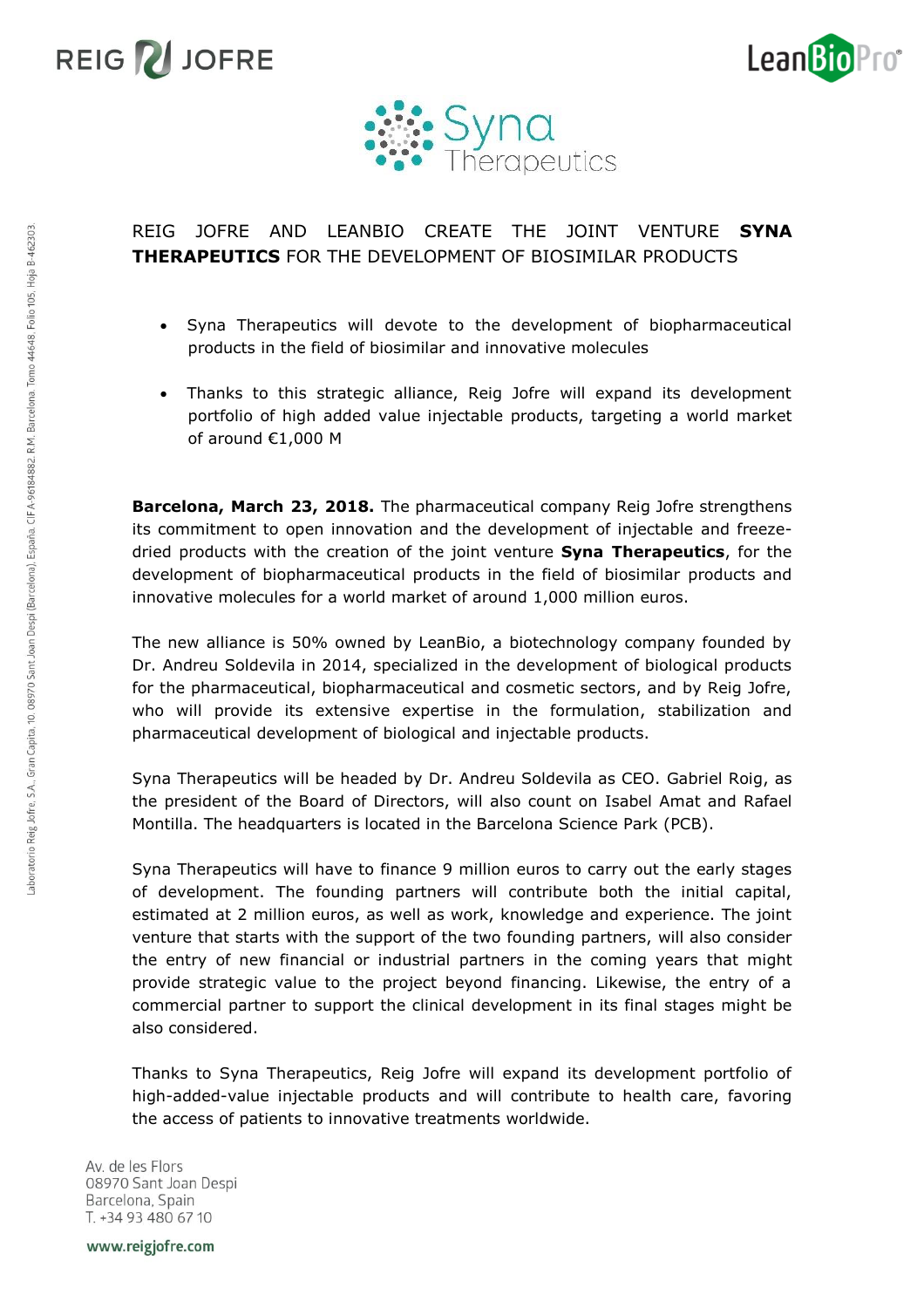A biosimilar product is the equivalent of a biological product, which is created once the patent of the reference biological has expired, and with which there are no clinically significant differences in terms of safety, purity and efficacy. They are characterized by being large molecules with greater structural complexity than chemically synthesized drugs and which makes them very sensitive to changes in the manufacturing process.

The biosimilar is obtained by means of biotechnological processes of genetic engineering from cell cultures of genetically modified organisms to produce the desired protein with the highest quality, as well as sophisticated purification processes and formulation of the injectable pharmaceutical product for its stabilization and use in hospitals.

In recent decades, biotechnological medicines have played an increasingly important role in the treatment and health care. In this sense and despite the complexity of the necessary technology for the development of non-patent biologics and the costly manufacturing processes, it is expected in the coming years a significant growth on the biosimilar development in order to bring more effectively biotechnological products to patients around the world, either by being able to offer more sustainable prices in markets where the original biological product exists, or by being able to give access to innovative treatments to world markets in which the therapy is not available.

Receive Reig Jofre's news by registering in the company's **subscription center** of the new corporate website: **www.reigjofre.com**

#### **About Reig Jofre**

Founded in 1929 in Barcelona, Reig Jofre is a pharmaceutical company focused on the research, development, manufacture and marketing of pharmaceutical products and nutritional supplements. Reig Jofre directs its R&D to the development of new formulations and indications in the therapeutic areas of (dermatology, respiratory/ENT, gynecology); to the development of innovative molecules in collaboration with research start-ups or knowledge centers in either the technological specialization areas of (injectable products and beta-lactam antibiotics) or the therapeutic areas; and to the development of generic medicines of technological specialization. Reig Jofre has over 900 employees, 4 development and manufacturing centers in Europe (2 in Toledo, 1 in Barcelona and 1 in Sweden), direct sales in 7 countries and over 130 commercial partners in 67 countries worldwide. The company reached sales of €168 M in 2017. Reig Jofre trades on the Spanish stock exchange under the ticker RJF. Total outstanding shares: 64,153,178 shares.